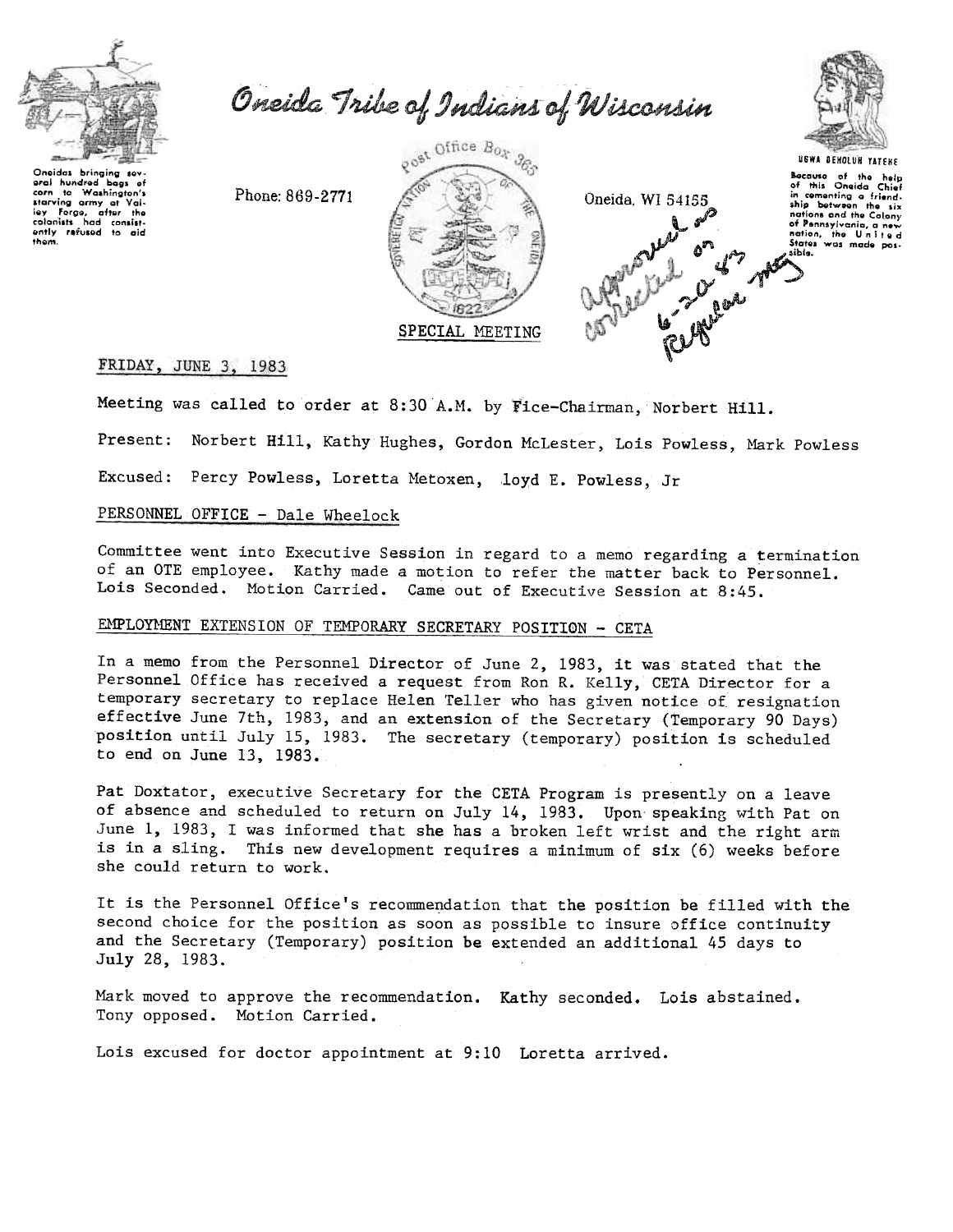Oneida Tribe of Indians of Wisconsin Special Meeting  $-$  Friday, June 3, 1983<br>Page 2

#### SALARY CHANGE PLANS

The Tribal Administration is in need of clarification in regard to the approval process for salary changes. The Tribal Administrator presented four points for consideration.

Probationary increases - Pay increases granted for the successful completion of probationary employment.

Mark made a motion that the Probationary increases will be handled by the Tribal Administrator. Tony Seconded. Motion Carried.

Annual increases - Pay increases granted annually to Tribal employees in conjunction with performance evaluation.

A plan will be worked out for the annual increases and brought to the Business Committee for approval.

Salary upgrade - Pay increases that are granted periodically to coincide with a classification change in the Tribe's salary plan.  $\cdot$ 

Salary upgrades will be brought to Business Committee for approval

(4) Corrective increases -Pay increases that are granted periodically to provide for correction of errors in the placement of an employee on the step and grade system.

Corrective increases will be brought to Business Committee for approval.

#### LAND COMMITTEE MINUTES OF MAY 31, 1983

Mark moved to approve the recommendation of the Land Committee to cancell Ben Vieau lease. Kathy Seconded. Motion Carried.

Tony moved to approve the recommendation of the Land Committee to accept Leroy and Joanne King application to lease parcel of land previously Ben Vieau property. Kathy seconded. Motion Carried.

### FARM REPORT - Pat Cornelius

The agreement between the Tribe and Pat and Merlin Cornelius says Pat is supposed to bring a close out of last years operation for review and then discuss the plan for this year.

Kathy made a motion to have Loretta work with Pat and Merlin on a close out for last year and a proposal for next year. Gordon Seconded. Mark and Loretta abstained. Motion Carried. The farm report will be brought back on the agenda on June 6,1983.

#### FUEL TANKS AT ONEIDA ONE STOP

This item was postponed until next week.

# EMPLOYMENT CONTRACT OF JERRY HILL

Jerry's present contract runs until October 1st and he is asking the Business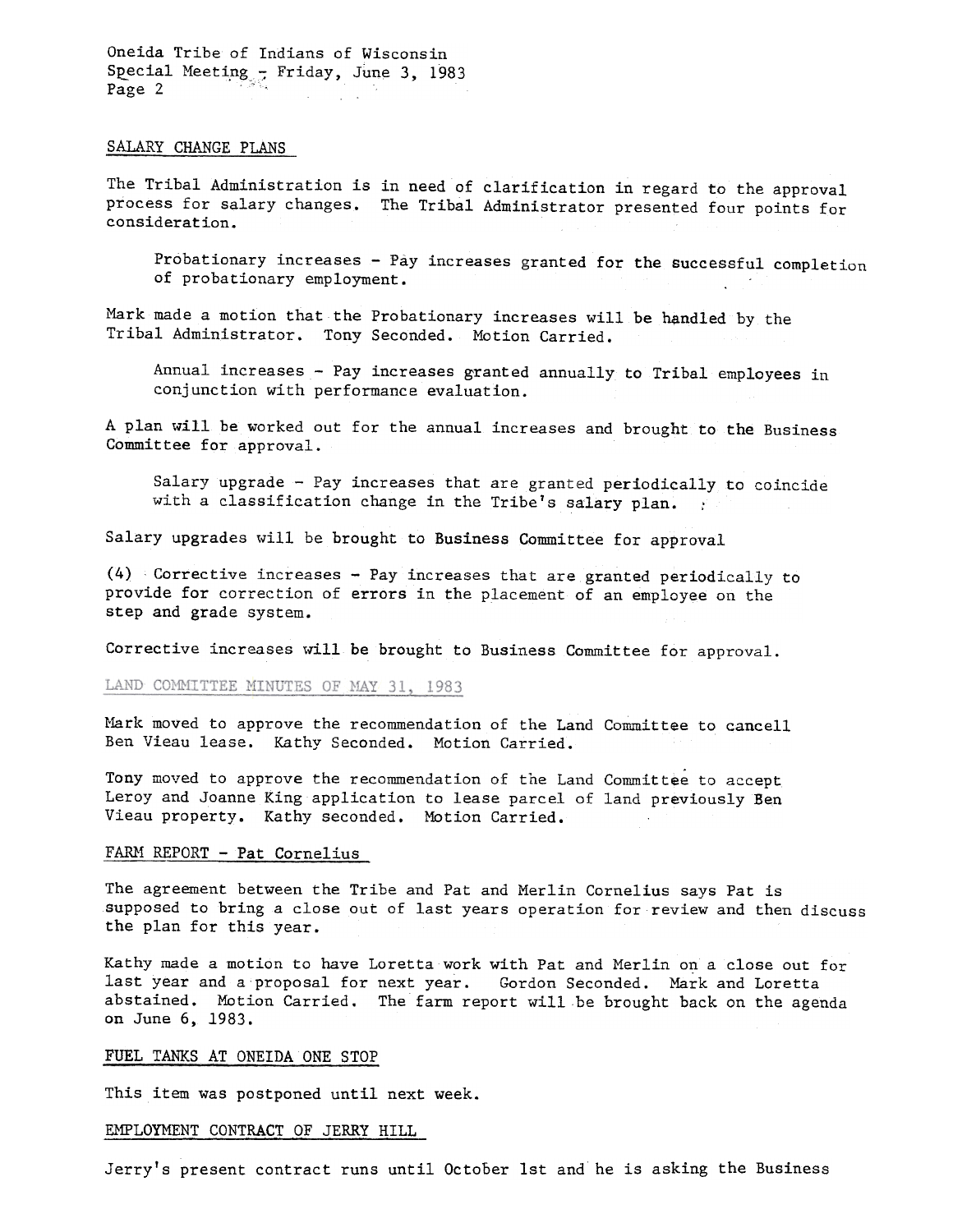Oneida Tribe of Indians of Wisconsin Special Meeting. $\frac{1}{2}$ . Friday, June 3, 1983 Page 3

Committee to review his contract and begin considering the employment situation of next year. During this past year there has been discussion on the development of a Law Department and how it would benefit the Tribe.

Kathy moved to have the Litigation Committee and Jerry Hill develop a draft on a Law Department and also review Jerry's contract and bring back a report on June 10, 1983. Mark seconded. Motion Carried.

10:45 Lois returned

#### REVISED BINGO SALARIES

Tony Utschig recommended salary upgrades for Bingo personnel. The intent of these upgrades is to provide a standardized pay system for enterprise employees Some employees are receiving larger percentage increases than others. Most of this difference is due to past inaccurate or forgotten longevity increases. Kitchen staff increases are larger than average due to both position upgrades and past discrepancies. All kitchen workers, bingo workers, and parkers are receiving 50¢ per hour extra for night and weekend pay. This request is consistent with our past action for OTE employees.

These increases have been discussed by Sandra Ninham, Mark Powless and Tony. There is a common agreement that thes increases are appropriate at this time. Mark moved to approve the recommendation and it is to be effective as of May 29 1983. Loretta Seconded. Motion Carried.

Tony mentioned there has been questions about tipping of Bingo workers. Under the Oneida Tribal Management System there can be no tipping. After discussion Tony was directed to draw up a procedural exception to the Management System in regard to tipping.

#### VACATION PAY POLICY

Tony Utschig had been directed to draft a vacation pay policy and submit it for review today.

Policy: Processing vacation pay advance requests for employees wishing to have their vacation pay on the last day of work.

Date: June 2, 1983

Policy: Process vacation pay advance requests so vacation advances can be prepared on a timely basis.

Purpose: Submit vacation pay advance requests to payroll for vacation advance check.

Exhibits: Vacation advance request

## Step Responsibility Action

- Complete payroll vacation advance request if the employee desires to have vacation pay on the last day of work. It must be completed two weeks before the advance is needed. Advances will be granted only for full weeks of vacation. 1 Employee
- Turn in completed vacation pay advance request to payroll clerk upon completion by employee to allow timely processing. 2 Program Dir.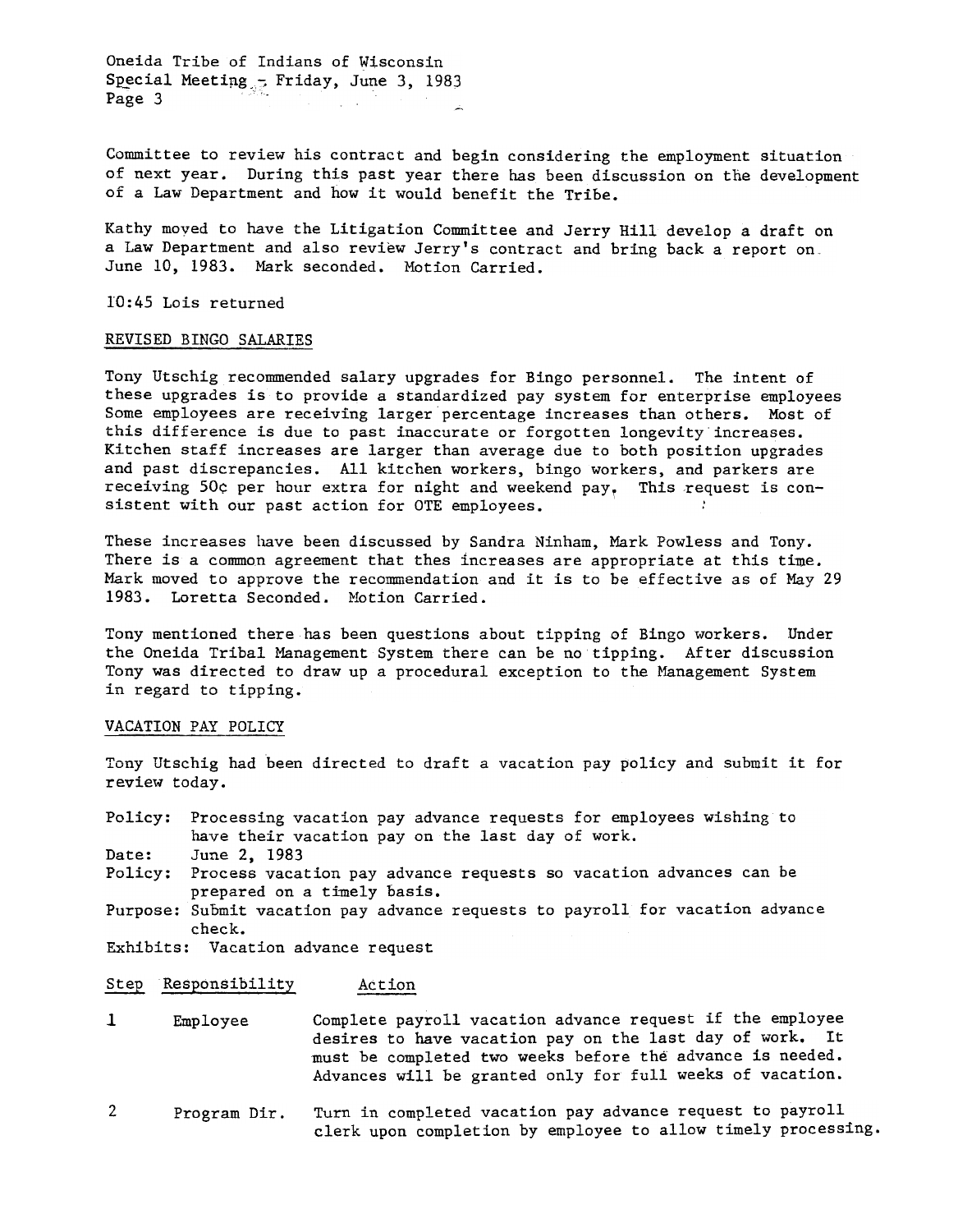Oneida Tribe of Indians of Wisconsin Special Meeting - Friday, June 3, 1983<br>Page 4

Vacation Pay Advance Request

Name: Date Of Request: Date Check Needed (allow two weeks for processing:

I authorize the deduction of this vacation pay advance from regular vacation check.

Employee Signature: Supervisor's Signature:

Gordon moved to approve the policy and advance request. Lois seconded Kathy opposed. Mark abstained. Motion carried.

# FINANCE AND APPROPRIATION RECOMMENDATION OF JUNE 2, 1983

Mark moved to recommend approval for the purchase of new drapes for the Nursing Home for \$6,120. Increase the Tribal Contribution from the General Fund. Tony seconded. Motion Carried.

Lois moved to approve the Indian Child Welfare modification to correspond with contract award. Loretta seconded. Motion Carried. This amount was \$35,500.00

Loretta moved to recommend approval for longhouse and stockage repairs. Proper preservation techniques were applied within the existing budgets. To come from Capital Improvements-General Fund for \$9,900.00. Kathy seconded. Motion carried. Lois moved to recommend approval of portable elevator for \$3,600 from the Revenue Sharing budget. Kathy seconded. Motion Carried.

11:45 Lois had to'leave.

INVESTMENT REPORT FOR THE MONTH OF APRIL, 1983

Loretta moved to approve the report with the addition of amount of yield in dollar value. Tony Seconded. Mark opposed. Motion Carried. See report attached.

#### EDUCATION BLOCK GRANT COMMITTEE APPOINTMENT

Mark moved to table. Kathy seconded. Motion Carried

### TRAVEL REQUEST FOR HEARING

A travel request for members of the Litigation Connnittee to go to the Pre-trial hearing in Syracuse, New York on June 20, 1983, concerning the New York Land Claims. Tony moved to approve of Lois, Loretta and Jerry Hill to attend the hearing. Mark seconded. Loretta abstained. Motion Carried.

#### DRAFT LETTER OF OBJECTION CONCERNING THE JOBS BILL

The Tribe was notified that they will not receive any funds from the Jobs Bill. Only four Tribes out of 26 in our area received any funds. Loretta moved to have a letter drafted appealing the decision of the Bureau of Indian Affairs on the allocation of funds from the Jobs Bill and another letter be sent to our congressmen explaing the position the Oneida's have on the Jobs Bill. Also include a resolution and a Business Committee-member go to the central office objecting to the handling of Job Bills funds. Mark seconded. Motion Carried.